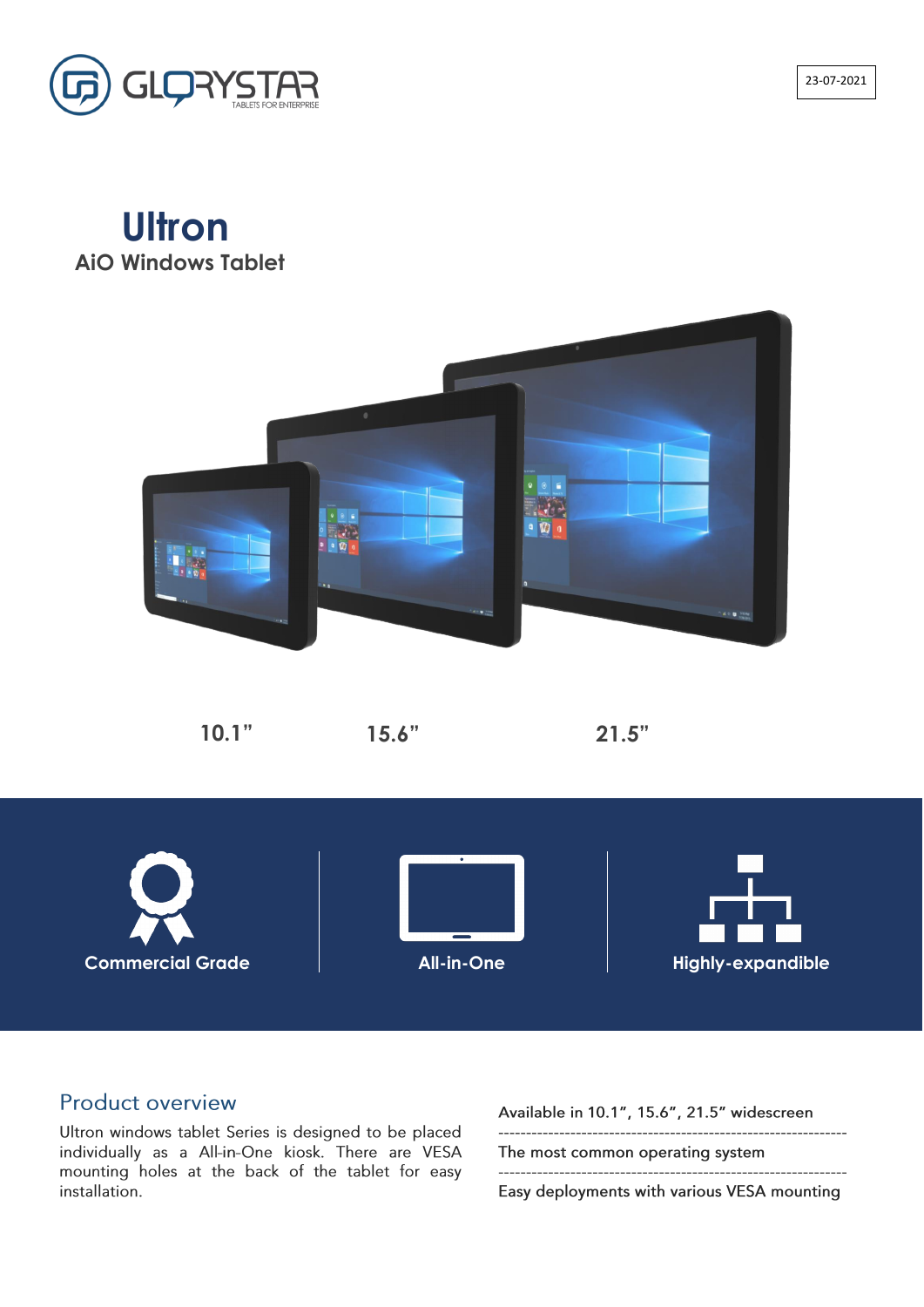## 10.1" / 15.6" / 21.5" (4205U/i3-8145U/i5-8265U)

|                                                                             |                       | 4205U                                                                                       |                                                                                                                        |                                    | i3-8145U                           |                                      |                                                                     | i5-8265U                           |                                    |                                    |  |
|-----------------------------------------------------------------------------|-----------------------|---------------------------------------------------------------------------------------------|------------------------------------------------------------------------------------------------------------------------|------------------------------------|------------------------------------|--------------------------------------|---------------------------------------------------------------------|------------------------------------|------------------------------------|------------------------------------|--|
| Model number                                                                |                       | <b>ULT101</b><br><b>PART#420</b><br>5U                                                      | <b>ULT156</b><br><b>PART#4205U</b>                                                                                     | <b>ULT215</b><br><b>PART#4205U</b> | <b>ULT101</b><br><b>PART#8145U</b> | <b>ULT156</b><br><b>PART#8145U</b>   | <b>ULT215</b><br><b>PART#8145U</b>                                  | <b>ULT101</b><br><b>PART#8265U</b> | <b>ULT156</b><br><b>PART#8265U</b> | <b>ULT215</b><br><b>PART#8265U</b> |  |
| Screen size                                                                 |                       | 10.1"                                                                                       | 15.6''                                                                                                                 | 21.5''                             | 10.1"                              | 15.6''                               | 21.5''                                                              | 10.1"                              | 15.6''                             | 21.5''                             |  |
| Panel info.                                                                 | Resolution            | 1280 x 800                                                                                  | 1920 x 1080                                                                                                            | 1920 x 1080                        | 1280 x 800                         | 1920 x 1080                          | 1920 x 1080                                                         | 1280 x 800                         | 1920 x 1080                        | 1920 x 1080                        |  |
|                                                                             | Brightness            | 350 cd/m2                                                                                   | 250 cd/m2                                                                                                              | 250 cd/m2                          | 350 cd/m2                          | 250 cd/m2                            | 250 cd/m2                                                           | 350 cd/m2                          | 250 cd/m2                          | 250 cd/m2                          |  |
|                                                                             | Contrast ratio        | 800:1                                                                                       | 1000:1                                                                                                                 | 1000:1                             | 800:1                              | 1000:1                               | 1000:1                                                              | 800:1                              | 1000:1                             | 1000:1                             |  |
|                                                                             | Aspect Ratio          | 16:10                                                                                       | 16:9                                                                                                                   | 16:9                               | 16:10                              | 16:9                                 | 16:9                                                                | 16:10                              | 16:9                               | 16:9                               |  |
|                                                                             | Active Display Area   | 134.8 x                                                                                     | 344.16 x                                                                                                               | 476.06 x                           | 134.8 x                            | 344.16 x                             |                                                                     | 134.8 x                            | 344.16 x                           | 476.06 x                           |  |
|                                                                             |                       | 216.2 mm                                                                                    | 193.59mm                                                                                                               | 267.786mm                          | 216.2 mm                           | 193.59mm                             | 476.06 x 267.786mm                                                  | 216.2 mm                           | 193.59mm                           | 267.786mm                          |  |
|                                                                             | Viewing angle         | $H:170^{\circ}/$                                                                            | $H: 178^{\circ}/$                                                                                                      | H:178°/V:178°                      | H:170°/V:170°                      | $H: 178^{\circ}/$                    | $H:170^{\circ}/$                                                    | H:170°/V:170°                      | $H: 178^{\circ}/$                  | H:178°/V:178°                      |  |
|                                                                             |                       | $V:170^\circ$                                                                               | $V:178^\circ$                                                                                                          |                                    |                                    | $V:178^\circ$                        | $V:170^\circ$                                                       |                                    | $V:178^\circ$                      |                                    |  |
|                                                                             | Touch Tech.           |                                                                                             |                                                                                                                        |                                    |                                    | 5 point cap touch                    |                                                                     |                                    |                                    |                                    |  |
| CPU&                                                                        | CPU                   |                                                                                             | 4205U                                                                                                                  |                                    |                                    | i3-8145U                             |                                                                     |                                    | i5-8265U                           |                                    |  |
| System                                                                      | <b>Base Frequency</b> | 1.8 GHz                                                                                     |                                                                                                                        |                                    |                                    | $2.1$ GHz                            |                                                                     |                                    | $1.6$ GHz                          |                                    |  |
|                                                                             | CPU Turbo Boost       | $\prime$                                                                                    |                                                                                                                        |                                    |                                    | 3.9 GHz                              |                                                                     | 3.9 GHz                            |                                    |                                    |  |
|                                                                             | CPU Cache             |                                                                                             | 2MB                                                                                                                    |                                    |                                    | 4 MB                                 |                                                                     |                                    | 6 MB                               |                                    |  |
|                                                                             | <b>BIOS</b>           |                                                                                             |                                                                                                                        |                                    |                                    | AMI 16MB UEFI BIOS                   |                                                                     |                                    |                                    |                                    |  |
| <b>RAM</b>                                                                  | <b>RAM</b>            |                                                                                             |                                                                                                                        |                                    |                                    |                                      | 8GB, Dual Channel 2 x DDR4 2400 MHz (Max 32GB)                      |                                    |                                    |                                    |  |
| <b>ROM</b>                                                                  | Storage               |                                                                                             | For 10inch M.2 64GB SSD<br>For 15 and 21inch SATA3.0 256GB SSD                                                         |                                    |                                    |                                      |                                                                     |                                    |                                    |                                    |  |
| Software                                                                    | <b>OS</b>             |                                                                                             | Win 8/8.1/10 64bit(Optional), Linux 32 / 64 bit (Defuat OS: Window 10 IoT Enterprise LTSC 2019 english version 64 bit) |                                    |                                    |                                      |                                                                     |                                    |                                    |                                    |  |
| Intel HD Graphics 610 / 620 (Based on CPU)<br>Display<br><b>GPU chipset</b> |                       |                                                                                             |                                                                                                                        |                                    |                                    |                                      |                                                                     |                                    |                                    |                                    |  |
|                                                                             | Camera                | Front Facing Camera 5 MP fixed focus                                                        |                                                                                                                        |                                    |                                    |                                      |                                                                     |                                    |                                    |                                    |  |
|                                                                             | Display Port          | DP 1.2                                                                                      |                                                                                                                        |                                    |                                    |                                      |                                                                     |                                    |                                    |                                    |  |
|                                                                             | <b>HDMI</b>           | <b>HDMI 1.4</b>                                                                             |                                                                                                                        |                                    |                                    |                                      |                                                                     |                                    |                                    |                                    |  |
| Audio                                                                       | Codec                 | Realtek HD ALC662                                                                           |                                                                                                                        |                                    |                                    |                                      |                                                                     |                                    |                                    |                                    |  |
|                                                                             | Speaker               | For 10inch: 2W x2                                                                           |                                                                                                                        |                                    |                                    |                                      |                                                                     |                                    |                                    |                                    |  |
|                                                                             |                       | For 15 and 21inch: 3W x2                                                                    |                                                                                                                        |                                    |                                    |                                      |                                                                     |                                    |                                    |                                    |  |
| Ethernet                                                                    | Controller            | Intel i211 - 10/100/1000Mbps                                                                |                                                                                                                        |                                    |                                    |                                      |                                                                     |                                    |                                    |                                    |  |
|                                                                             | Connector             | 2 x RJ45                                                                                    |                                                                                                                        |                                    |                                    |                                      |                                                                     |                                    |                                    |                                    |  |
|                                                                             | Wake on LAN           | Yes                                                                                         |                                                                                                                        |                                    |                                    |                                      |                                                                     |                                    |                                    |                                    |  |
| IEEE 802.11a/b/n/ac, Wi-Fi compliant, Bluetooth 4.0<br>Wifi/Bluetooth       |                       |                                                                                             |                                                                                                                        |                                    |                                    |                                      |                                                                     |                                    |                                    |                                    |  |
| Storage                                                                     |                       | For 10inch: 1x M.2 for 2280 SSD                                                             |                                                                                                                        |                                    |                                    |                                      |                                                                     |                                    |                                    |                                    |  |
|                                                                             | Slot                  | For 15 and 21inch: 1x M.2 for 4G, 2x SATA3.0(only 1 SATA3.0 for 4205U)<br>1 x Sim card slot |                                                                                                                        |                                    |                                    |                                      |                                                                     |                                    |                                    |                                    |  |
| Housing                                                                     | Material & color      |                                                                                             |                                                                                                                        |                                    |                                    | Metal housing with Matte black paint |                                                                     |                                    |                                    |                                    |  |
| and button                                                                  |                       |                                                                                             |                                                                                                                        |                                    |                                    |                                      | Metal power button and reset button in silver color with blue light |                                    |                                    |                                    |  |
|                                                                             | Button                |                                                                                             |                                                                                                                        |                                    |                                    | (only power button in 10inch tablet) |                                                                     |                                    |                                    |                                    |  |
| <b>Rear Panel</b>                                                           | <b>USB 2.0</b>        |                                                                                             |                                                                                                                        |                                    |                                    | $\mathbf{1}$                         |                                                                     |                                    |                                    |                                    |  |
| I/O                                                                         | <b>USB 3.0</b>        |                                                                                             |                                                                                                                        |                                    |                                    | 3                                    |                                                                     |                                    |                                    |                                    |  |
|                                                                             | Audio                 | Line-out x 1; Mic-in x 1                                                                    |                                                                                                                        |                                    |                                    |                                      |                                                                     |                                    |                                    |                                    |  |
|                                                                             | LAN                   | 1(10/100/1000Mbps)                                                                          |                                                                                                                        |                                    |                                    |                                      |                                                                     |                                    |                                    |                                    |  |
|                                                                             | HDMI                  | 1 (HDMI1.4)                                                                                 |                                                                                                                        |                                    |                                    |                                      |                                                                     |                                    |                                    |                                    |  |
|                                                                             | Display port          | 1(DP1.2)                                                                                    |                                                                                                                        |                                    |                                    |                                      |                                                                     |                                    |                                    |                                    |  |
| I/O header                                                                  | COM                   | 5 x RS232 / 1 x RS485 (inside PCBA)                                                         |                                                                                                                        |                                    |                                    |                                      |                                                                     |                                    |                                    |                                    |  |
|                                                                             | <b>USB2.0</b>         | 3 x USB2.0 header (inside PCBA)                                                             |                                                                                                                        |                                    |                                    |                                      |                                                                     |                                    |                                    |                                    |  |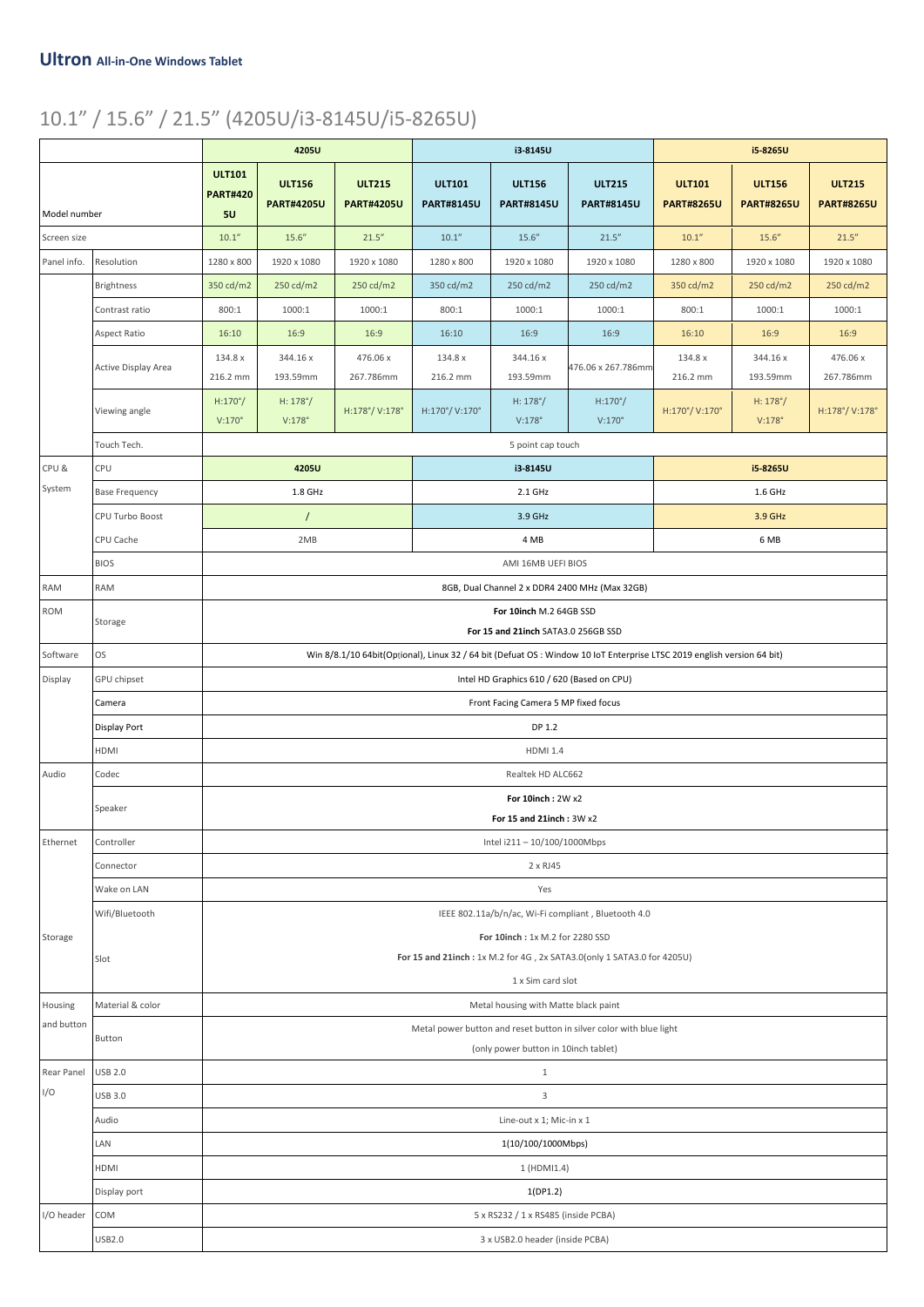| (inside   | I/O                          | 8 x GPIO (inside PCBA)                                                                                                 |           |        |          |           |        |          |           |        |
|-----------|------------------------------|------------------------------------------------------------------------------------------------------------------------|-----------|--------|----------|-----------|--------|----------|-----------|--------|
| PCBA)     | PS/2                         | 1 x PS2_H (inside PCBA)                                                                                                |           |        |          |           |        |          |           |        |
|           | LPT                          | 1 x LPT (inside PCBA)                                                                                                  |           |        |          |           |        |          |           |        |
| Power     | <b>Standard Port</b>         | 1 x 12V DC-IN                                                                                                          |           |        |          |           |        |          |           |        |
| Hardware  | Sensor                       | CPU temperature sensor; Voltage sensor; Watchdog; Plug and Start                                                       |           |        |          |           |        |          |           |        |
| monitor   | Included in Box              | Ultron tablet, Power Adaptor, Power cable                                                                              |           |        |          |           |        |          |           |        |
|           | Consumption                  | 18W                                                                                                                    | 15W       | 36W    | 18W      | 15W       | 36W    | 18W      | 15W       | 36W    |
|           | Power input                  | 12V 1.5A                                                                                                               | 12V 1.25A | 12V 3A | 12V 1.5A | 12V 1.25A | 12V 3A | 12V 1.5A | 12V 1.25A | 12V 3A |
|           | <b>Operating Environment</b> | Operating: 32°F to 104°F (0°C to 40°C); Storage: -4°F to 122°F (-20°C to 50°C)<br>Operating: 20%-80%; Storage: 10%-95% |           |        |          |           |        |          |           |        |
|           | Language                     | Multi language                                                                                                         |           |        |          |           |        |          |           |        |
|           | VESA                         | VESA 75 for 10 inch, VESA 100 for 15.6 and 21.5 inch                                                                   |           |        |          |           |        |          |           |        |
|           |                              | 10 inch: 183 x 264 x 39mm                                                                                              |           |        |          |           |        |          |           |        |
|           | $Size(W \times D \times H)$  | 15.6 inch: 392 x 249 x 43mm                                                                                            |           |        |          |           |        |          |           |        |
|           |                              | 21.5 inch: 530 x 322 x 43mm                                                                                            |           |        |          |           |        |          |           |        |
|           | Product Weight               | 10 inch: 1.95kg                                                                                                        |           |        |          |           |        |          |           |        |
|           |                              | 15.6 inch: 4.05kg                                                                                                      |           |        |          |           |        |          |           |        |
|           |                              | 21.5 inch: 6.7kg                                                                                                       |           |        |          |           |        |          |           |        |
|           | Gift Box Size                | 10 inch: 393 x 268 x 72mm                                                                                              |           |        |          |           |        |          |           |        |
| Dimension |                              | 15.6 inch: 443 x 115 x 303mm                                                                                           |           |        |          |           |        |          |           |        |
|           |                              | 21.5 inch: 583 x 115 x 382mm                                                                                           |           |        |          |           |        |          |           |        |
|           | Master Carton                | 10 inch: 560 x 410 x240 mm                                                                                             |           |        |          |           |        |          |           |        |
|           | size                         | 15.6 inch: 460 x 365 x 327mm                                                                                           |           |        |          |           |        |          |           |        |
|           |                              | 21.5 inch: 604 x 248 x 406mm                                                                                           |           |        |          |           |        |          |           |        |
|           |                              | 10 inch: 16kg                                                                                                          |           |        |          |           |        |          |           |        |
|           | Master Carton Weight         | 15.6 inch: 14kg                                                                                                        |           |        |          |           |        |          |           |        |
|           |                              | 21.5 inch: 16.3kg                                                                                                      |           |        |          |           |        |          |           |        |
|           |                              | 10 inch: 6ps                                                                                                           |           |        |          |           |        |          |           |        |
|           | Units per Master Carton      | 15.6 inch: 3pcs                                                                                                        |           |        |          |           |        |          |           |        |
|           |                              | 21.5 inch: 2pcs                                                                                                        |           |        |          |           |        |          |           |        |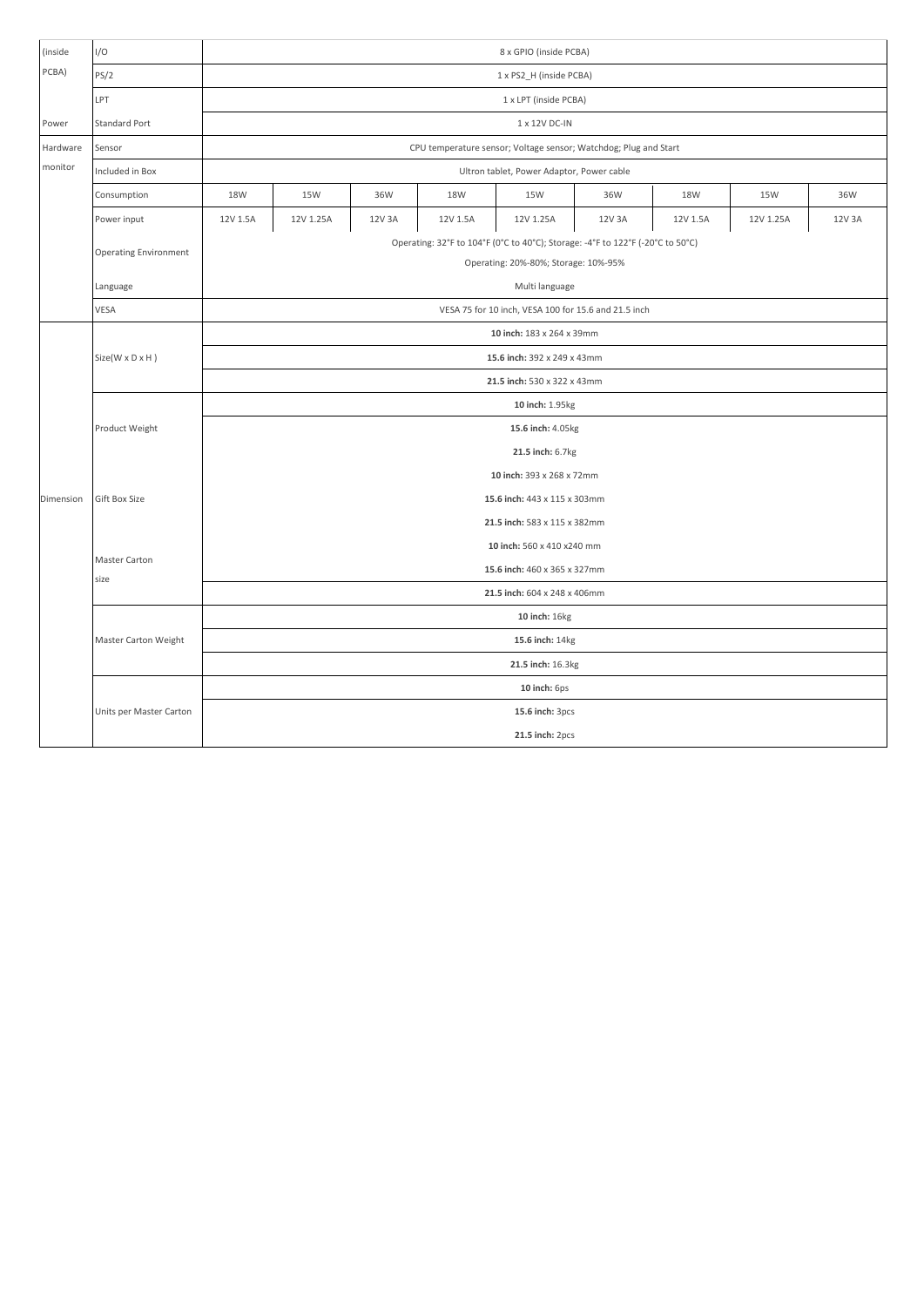### 10.1" / 15.6" / 21.5" (J1900 and N2940)

|                                                                            |                       |                                                                           | J1900                                       |                          | N2940                                                                                                                  |                                             |                          |  |  |  |  |
|----------------------------------------------------------------------------|-----------------------|---------------------------------------------------------------------------|---------------------------------------------|--------------------------|------------------------------------------------------------------------------------------------------------------------|---------------------------------------------|--------------------------|--|--|--|--|
| Model number                                                               |                       | <b>ULT101 PART#J1900</b>                                                  | <b>ULT156 PART#J1900</b>                    | <b>ULT215 PART#J1900</b> | <b>ULT101 PART#N2940</b>                                                                                               | <b>ULT156 PART#N2940</b>                    | <b>ULT215 PART#N2940</b> |  |  |  |  |
| Screen size                                                                |                       | 10.1"                                                                     | 15.6''                                      | 21.5''                   | 10.1"                                                                                                                  | 15.6''                                      | 21.5''                   |  |  |  |  |
| Panel info.                                                                | Resolution            | 1280 x 800                                                                | 1920 x 1080                                 | 1920 x 1080              | 1280 x 800                                                                                                             | 1920 x 1080                                 | 1920 x 1080              |  |  |  |  |
|                                                                            | <b>Brightness</b>     | 350 cd/m2                                                                 | 250 cd/m2                                   | 250 cd/m2                | 350 cd/m2                                                                                                              | 250 cd/m2                                   | 250 cd/m2                |  |  |  |  |
|                                                                            | Contrast ratio        | 800:1                                                                     | 1000:1                                      | 1000:1                   | 800:1                                                                                                                  | 1000:1                                      | 1000:1                   |  |  |  |  |
|                                                                            | <b>Aspect Ratio</b>   | 16:10                                                                     | 16:9                                        | 16:9                     | 16:10                                                                                                                  | 16:9                                        | 16:9                     |  |  |  |  |
|                                                                            | Active Display Area   | 134.8 x 216.2 mm                                                          | 344.16 x 193.59mm                           | 476.06 x 267.786mm       | 134.8 x 216.2 mm                                                                                                       | 344.16 x 193.59mm                           | 476.06 x 267.786mm       |  |  |  |  |
|                                                                            | Viewing angle         | H:170°/V:170°                                                             | H: 178°/V:178°                              | H:178°/V:178°            | H:170°/V:170°                                                                                                          | H: 178°/V:178°                              | H:178°/V:178°            |  |  |  |  |
|                                                                            | Touch Tech.           |                                                                           |                                             |                          | 5 point cap touch                                                                                                      |                                             |                          |  |  |  |  |
| CPU &                                                                      | CPU                   |                                                                           | Intel Celeron J1900 (Quad Core)             |                          |                                                                                                                        | Intel Celeron N2940 (Quad Core)             |                          |  |  |  |  |
| System                                                                     | <b>Base Frequency</b> |                                                                           | $2.0$ GHz                                   |                          | 1.83GHz                                                                                                                |                                             |                          |  |  |  |  |
|                                                                            | CPU Turbo Boost       |                                                                           | 2.42 GHz                                    |                          | 2.25GHz                                                                                                                |                                             |                          |  |  |  |  |
|                                                                            | CPU Cache             | 2MB                                                                       |                                             |                          |                                                                                                                        |                                             |                          |  |  |  |  |
|                                                                            | <b>BIOS</b>           | AMI 8MB UEFI BIOS                                                         |                                             |                          |                                                                                                                        |                                             |                          |  |  |  |  |
| <b>RAM</b>                                                                 | <b>RAM</b>            |                                                                           |                                             |                          | 4GB DDR3L @1333 MHz (Max 8GB)                                                                                          |                                             |                          |  |  |  |  |
| <b>ROM</b>                                                                 | Storage               |                                                                           |                                             |                          | 64GB SSD (upgradable)                                                                                                  |                                             |                          |  |  |  |  |
| Software                                                                   | OS                    |                                                                           |                                             |                          | Win 8/8.1/10 64bit(Optional), Linux 32 / 64 bit (Defuat OS: Window 10 IoT Enterprise LTSC 2019 english version 64 bit) |                                             |                          |  |  |  |  |
| GPU                                                                        | GPU chipset           |                                                                           | Intel HD Graphic (Bay Trail, 688 - 854 MHz) |                          |                                                                                                                        | Intel HD Graphic (Bay Trail, 313 - 854 MHz) |                          |  |  |  |  |
|                                                                            | VGA                   |                                                                           |                                             |                          | $\mathbf{1}$                                                                                                           |                                             |                          |  |  |  |  |
|                                                                            | Display Port          |                                                                           |                                             |                          | DP 1.2                                                                                                                 |                                             |                          |  |  |  |  |
|                                                                            | HDMI                  |                                                                           |                                             |                          | <b>HMDI 1.4</b>                                                                                                        |                                             |                          |  |  |  |  |
| Audio                                                                      | Codec                 | Realtek HD ALC662                                                         |                                             |                          |                                                                                                                        |                                             |                          |  |  |  |  |
|                                                                            |                       |                                                                           |                                             |                          | For 10inch: 2W x2                                                                                                      |                                             |                          |  |  |  |  |
|                                                                            | Speaker               | For 15 and 21inch: 3W x2                                                  |                                             |                          |                                                                                                                        |                                             |                          |  |  |  |  |
| Ethernet                                                                   | Controller            | Realtek RTL8111F Gigabit LAN                                              |                                             |                          |                                                                                                                        |                                             |                          |  |  |  |  |
|                                                                            | Connector             | $1 \times R$ J $45$                                                       |                                             |                          |                                                                                                                        |                                             |                          |  |  |  |  |
|                                                                            | Wake on LAN           |                                                                           |                                             |                          | Yes                                                                                                                    |                                             |                          |  |  |  |  |
|                                                                            | Wifi / Bluetooth      |                                                                           |                                             |                          | IEEE 802.11a/b/n/ac, Wi-Fi compliant, Bluetooth 4.0                                                                    |                                             |                          |  |  |  |  |
| Storage                                                                    | Slot                  | 1 x mSATA; 1 x SATA2.0                                                    |                                             |                          |                                                                                                                        |                                             |                          |  |  |  |  |
|                                                                            |                       | 1 x Sim card slot                                                         |                                             |                          |                                                                                                                        |                                             |                          |  |  |  |  |
| Housing                                                                    | Material & color      | Metal housing with Matte black paint                                      |                                             |                          |                                                                                                                        |                                             |                          |  |  |  |  |
| and button                                                                 | Button                | Metal power button and reset button in silver color with blue light       |                                             |                          |                                                                                                                        |                                             |                          |  |  |  |  |
|                                                                            |                       | (only power button in 10inch tablet)                                      |                                             |                          |                                                                                                                        |                                             |                          |  |  |  |  |
| I/O                                                                        | <b>USB 2.0</b>        | $\mathsf{3}$                                                              |                                             |                          |                                                                                                                        |                                             |                          |  |  |  |  |
|                                                                            | <b>USB 3.0</b>        | $\mathbf{1}$                                                              |                                             |                          |                                                                                                                        |                                             |                          |  |  |  |  |
|                                                                            | Audio                 | Line-out x 1; Mic-in x 1                                                  |                                             |                          |                                                                                                                        |                                             |                          |  |  |  |  |
|                                                                            | LAN                   | $\mathbf{1}$                                                              |                                             |                          |                                                                                                                        |                                             |                          |  |  |  |  |
|                                                                            | HDMI                  | 1 (HDMI1.4)                                                               |                                             |                          |                                                                                                                        |                                             |                          |  |  |  |  |
|                                                                            | Display port<br>VGA   | $\mathsf{O}\xspace$                                                       |                                             |                          |                                                                                                                        |                                             |                          |  |  |  |  |
| Upgradable USB2.0                                                          |                       | $\mathbf{1}$                                                              |                                             |                          |                                                                                                                        |                                             |                          |  |  |  |  |
| I/O                                                                        | <b>RS232</b>          | 3(inside PCBA)                                                            |                                             |                          |                                                                                                                        |                                             |                          |  |  |  |  |
| (inside                                                                    | <b>RS485</b>          | 6(inside PCBA)                                                            |                                             |                          |                                                                                                                        |                                             |                          |  |  |  |  |
| PCBA)                                                                      | PS/2                  | 1 (switch from COM6) (inside PCBA)<br>1 (Keyboard or Mouse) (inside PCBA) |                                             |                          |                                                                                                                        |                                             |                          |  |  |  |  |
|                                                                            | GPIO                  | 8(inside PCBA)                                                            |                                             |                          |                                                                                                                        |                                             |                          |  |  |  |  |
|                                                                            | LPT                   | 1 x LPT(inside PCBA)                                                      |                                             |                          |                                                                                                                        |                                             |                          |  |  |  |  |
| $\mathsf{AV}$                                                              |                       |                                                                           |                                             |                          |                                                                                                                        |                                             |                          |  |  |  |  |
| capability                                                                 | Camera                |                                                                           |                                             |                          | Front Facing Camera 2 MP fixed focus                                                                                   |                                             |                          |  |  |  |  |
| CPU temperature sensor; Voltage sensor; Watchdog; Plug and Start<br>Sensor |                       |                                                                           |                                             |                          |                                                                                                                        |                                             |                          |  |  |  |  |